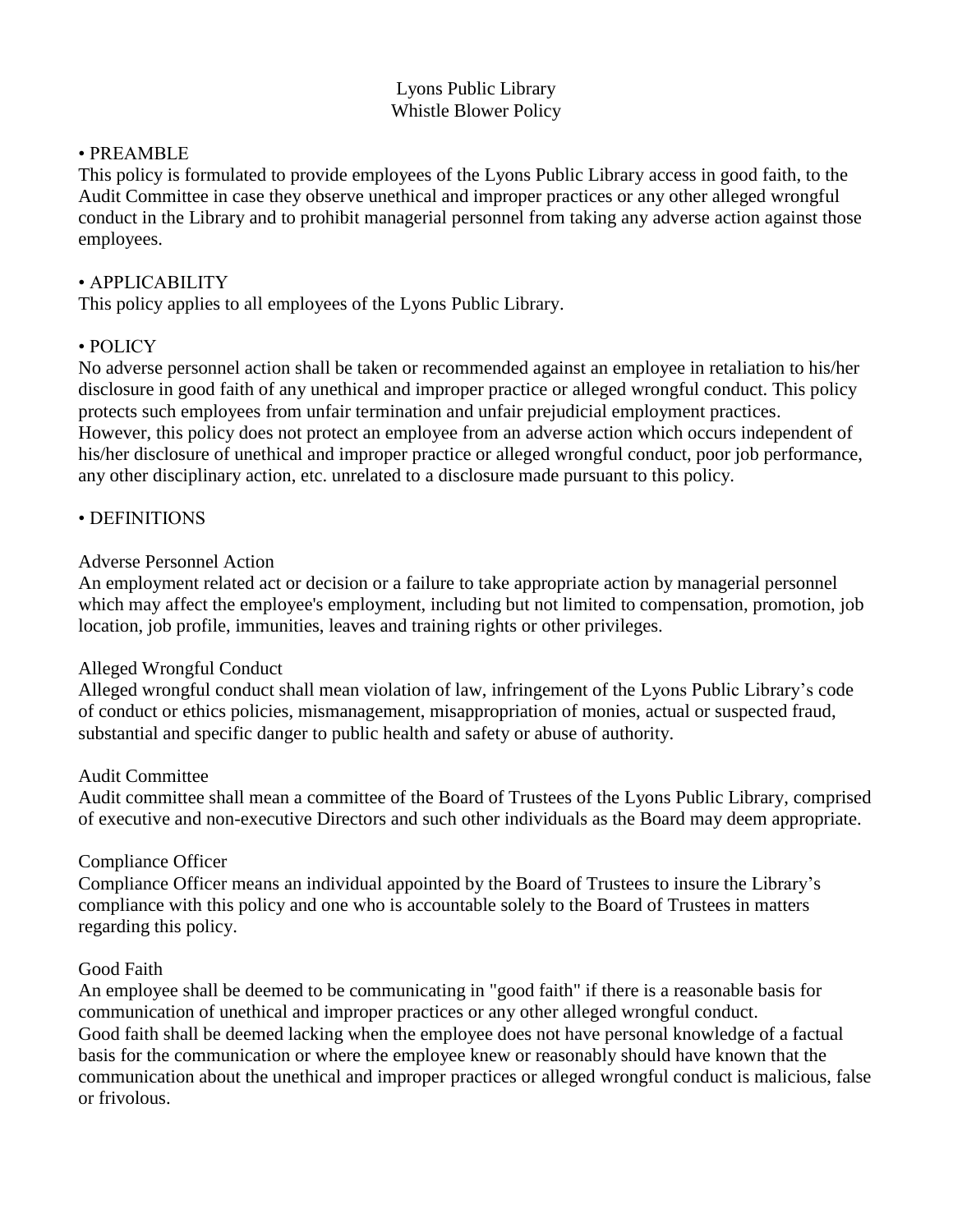### Managerial Personnel

Managerial personnel shall include members of the Board of Trustees, officers, executive directors, managers, department heads, supervisors or other employees who have authority to make or materially influence significant personnel decisions.

Policy or This Policy Policy or this policy means "Whistle Blower Policy".

### Unethical and Improper Practices

Unethical and improper practices shall mean an act which does not conform to approved standards of social and professional behavior or an act which leads to unethical business practices. Improper refers to unethical conduct or a breach of etiquette or morally offensive behavior, etc.

### Whistle Blower

An employee of the Lyons Public Library, who discloses in good faith, any unethical and improper practices or alleged wrongful conduct to the Audit Committee in writing.

# • GUIDELINES

# Internal Policy and Protection Under Policy

This policy is an internal policy on access to the Audit Committee, which is comprised of qualified executives and non-executives and directors.

This policy prohibits the Library taking any adverse action against its employees for disclosing to the Audit Committee, in good faith, any unethical and improper practices or alleged wrongful conduct. Any employee against whom any adverse personnel action has been taken due to disclosure of information under this policy may approach the Audit Committee or, in exceptional cases, the Board of Trustees for appropriate relief.

# False Allegation and Legitimate Action

An employee who knowingly makes false allegations of unethical and improper practices or alleged wrongful conduct to the Audit Committee shall be subject to disciplinary action, up to and including termination of employment, in accordance with the Library's rules, policies and procedures. Further, this policy may not be used as a defense by an employee against whom an adverse personnel action has been taken independent of any disclosure of information by the employee for legitimate reasons or cause under Library's rules and policies.

# Disclosure and Maintenance of Confidentiality

An employee who observes any unethical and improper practices or alleged wrongful conduct in the Library may report same to the Audit Committee. Confidentiality shall be maintained to the greatest extent possible.

#### Procedures

Any employee who observes any unethical and improper practices or alleged wrongful conduct shall make a disclosure to the Audit Committee as soon as possible but not later than 45 consecutive calendar days after becoming aware of the same.

If the employee is unwilling or unable to put an oral disclosure in writing, he/she may approach the Library's Compliance Officer directly or his/her superior or another employee. The Compliance Officer shall prepare a written summary of the employee's disclosure and provide a copy to the employee.